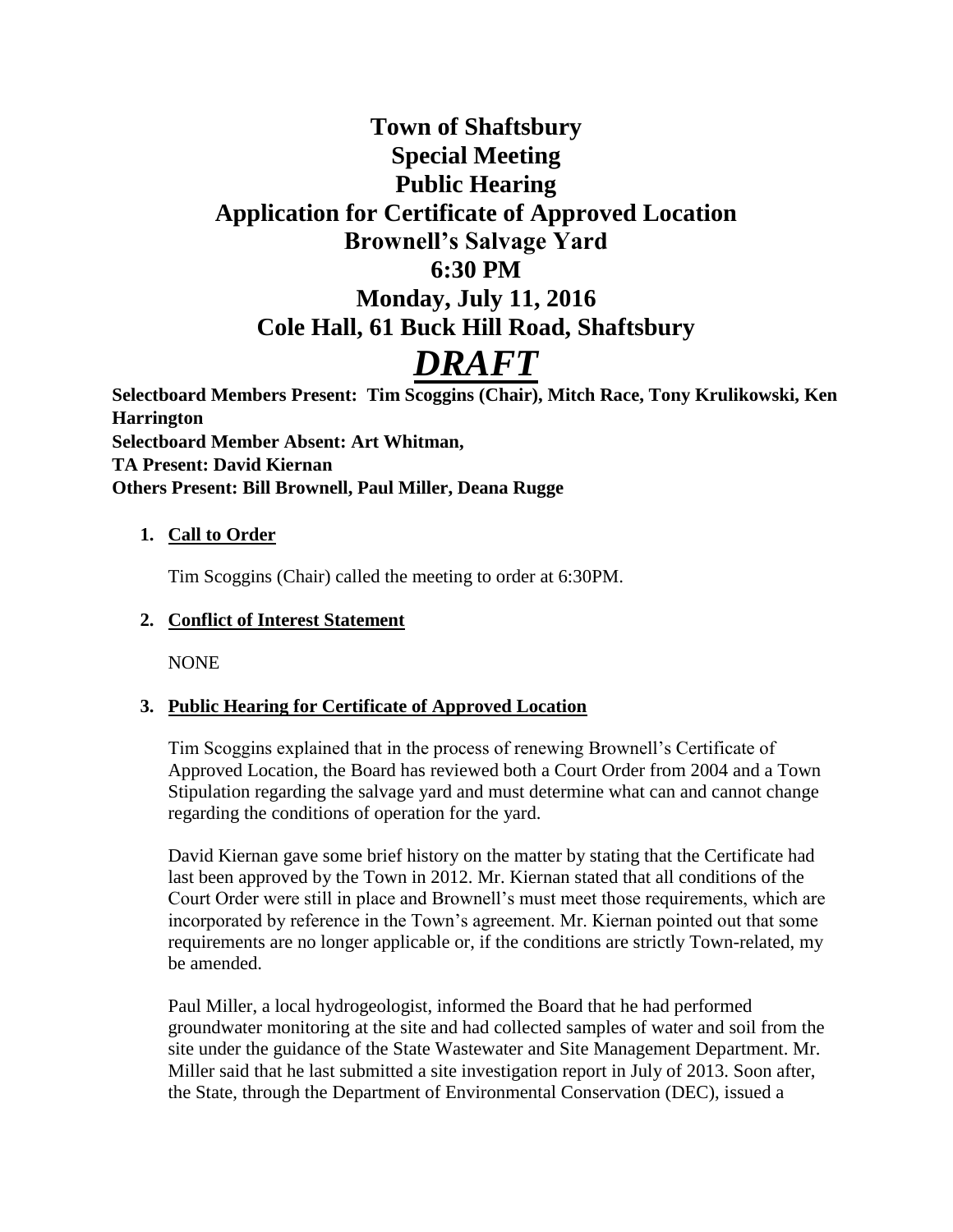"SMAC" letter stating that no further investigation was needed at the Town level. Mr. Miller said that this was largely due to Mr. Brownell's decision to move the vehiclecrushing operation off-site to a location in North Hoosick, NY.

Tim Scoggins asked what State oversight is still required for Brownell's and Paul Miller replied that site-salvage monitoring is mandated by the State.

David Kiernan then addressed the Town's current conditions of operation under the original stipulation:

Items #1 and #2 regarding approval of location conditions are covered by the DEC letter.

Item #3 concerning the need for a surface trap raised issues during a site visit by David Kiernan, Art Whitman and Ken Harrington prior to the hearing. Paul Miller stated that a natural swale directs water runoff to a trap. David Kiernan asked if this area was tested and Mr. Miller replied that as long as the trap was "percolating", Stormwater Management approved. Mr. Kiernan asked how frequently this trap was investigated and Mr. Miller said it had been examined annually.

Item #4 requires an operating license to be in place. This is complete.

Item #5 requires all dead trees to have been removed. This is complete.

Item #6 requires trees along the fence line. It was pointed out by those who had visited the site and Mr. Brownell that it was difficult to grow trees in parts near the fenceline. It was pointed out, however, that this was a condition ordered by the Court and cannot be changed by the Board. A provision in the Town stipulation required the plantings be made under the supervision of the Town tree warden, and Mr. Kiernan suggested that this could be made an optional condition. The Court will have to change any further language regarding the planting of arbor vitae. It was determined that any dead trees will need to be replaced.

Item #7 requires the yard to keep all vehicle parts within the fence and not piled above the fenceline, or otherwise visible from the road.

Item #8 requires all material topping the fenceline to be removed. This has been completed.

Item #9 is a Court-ordered condition.

Item #10 requires that the gate be closed at all times except for moving vehicles in and out of the property. This item is something that the owner is working on.

Item #11 is a Court-ordered condition and regards volume of business (and has been left in place for any future resumption of car-crushing on site).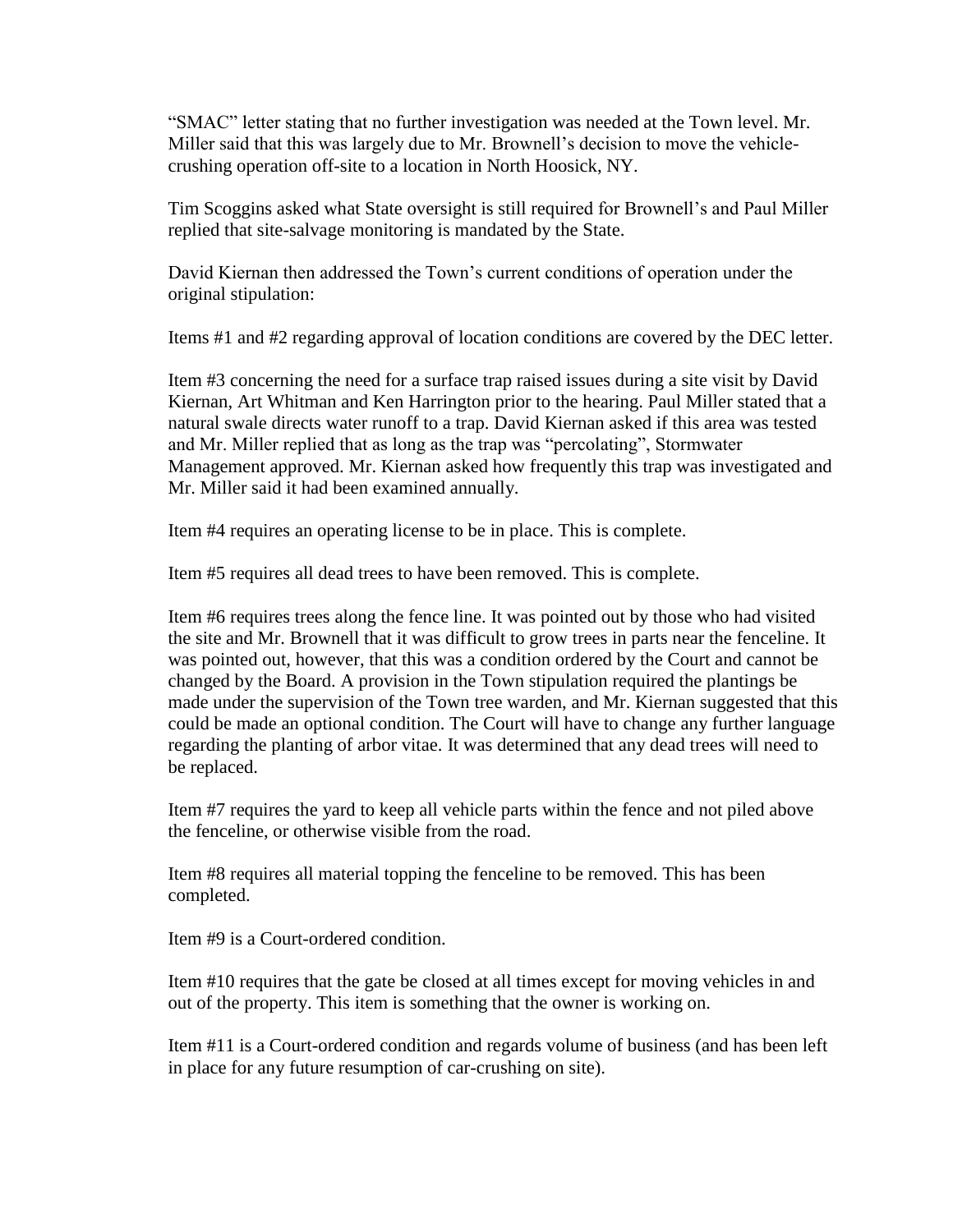Item #12 requires the Cook property be in good order and no vehicles be sold from this location. There was some discussion regarding this condition and the definition of the former Cook property. It was determined this condition was being fulfilled.

Item #13 concerned hours of operation when the site was used for crushing cars.

Item #14 requires no stacking of cars or parts above top of fence. No increase to height of fence without Town approval.

Item #15 again regards surface trap. Mr. Miller agrees that this part of the annual testing that was required by the State and is now covered under the DEC report of 2013.

Item #16 requires "No Smoking" signs on the exterior of the property. This will be addressed.

Items #17 and #18 are not guided by the Court and state that there is no parking of vehicles in front of the fence facing White Creek Road. This condition would effectively end Mr. Brownell's used car business, which has been conducted at the property for decades. Mr. Kiernan said that this was a condition that the Board can address.

Item #19 appears to contradict #17 and Mr. Kiernan recommended deleting Item #17 altogether.

Item #20 regards a date change.

Item #21 requires that the yard operate within all applicable State environmental laws and regulations.

David Kiernan then reviewed the Court Order from 2004 with the Board, highlighting the following points:

- Junk in the yard needs to be within enclosure
- No pile above fence
- Comply with all applicable environmental laws and regulations.
- No cars on Cook property

David Kiernan stated that the requirements of the Order still need to be followed and no violations were noted at the site inspection. Mr. Kiernan went on to say that the oversight by DEC covers some of the conditions. Paul Miller stated that a State inspector visits all salvage yards within the State. Tim Scoggins asked if the State is thorough in their inspections. Paul Miller stated that the State representative does inspections of the Bennington County salvage properties. Ken Harrington asked if a report is issued if deficiencies are found and Mr. Miller confirmed. Mr. Miller said that the program has been improved under DEC, as site inspections were not conducted when the yards were being overseen by the Department of Motor Vehicles. Bill Brownell confirmed that any reports or letters regarding problems are sent to the Town.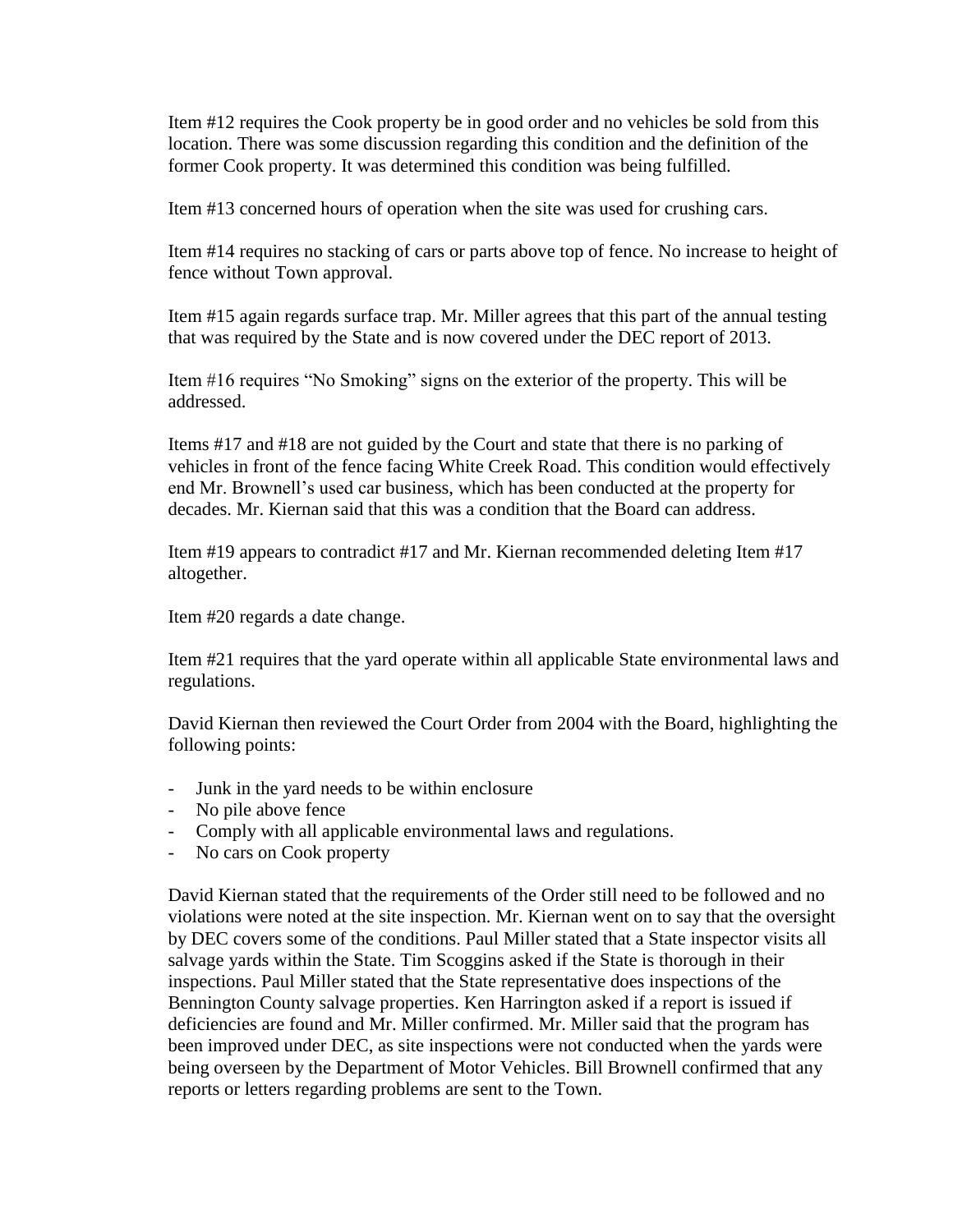Tim Scoggins asked Bill Brownell and Paul Miller for any further comments. Mr. Miller said that the yard has come a long way since the original Court Order. Mr. Scoggins then asked the public for comments. There were none. Mr. Scoggins concluded taking testimony and asked for recommendations from the Inspection Committee.

David Kiernan advised going into Executive Session for review and then presenting a recommendation to the Board for signature after attorney review. Tim Scoggins questioned why an Executive Session was needed. Mr. Kiernan said that the Board could dispense with that formality if they wished to do so.

Mr. Kiernan recommended removing Items #1, 2, 3 and 15 as they are no longer valid due to the DEC report of 2013 and Mr. Miller's mandated State annual testing. Mr. Kiernan advised that Items #4, 5, 6, 7, 8, 9, 10, 11, 13, 14, 16, 19, 20, 21 should be kept as mandated by Court or if car-crushing resumes on premise. Mr. Kiernan recommended Item #12 regarding the Cook property should be withdrawn. Mr. Kiernan also advised that as long as the used cars for sale are not on the former Cook property, Items # 17 and 18 should be eliminated.

Tim Scoggins asked for feedback regarding the recommendations as he believed that they should be pursued. Tony Krulikowski agreed. David Kiernan said that he would edit the stipulation and send it to the Town attorney for review and then present it to the Board for signature. Mr. Scoggins suggested that the stipulation also include a new set of findings, considering the current conditions of the property. Ken Harrington asked about setting a time-frame for the next review of the conditions. Mr. Kiernan said that the Board can pick a period of one (1) to five (5) years before the next hearing. A five year renewal period was chosen.

43 m 29 s

# **4. Public Comments**

Deanna Rugge came before the Board to address road conditions on Bennett Hill Road, stating that the recent rainfall had created deep crevices in the road. Mrs. Rugge wanted the Board to know that she and her husband appreciated the grading work that had been done to correct the issues and especially appreciated the attention to detail that had been made by the road crew to restore the condition of the roadway.

## **5. KAS Contract Date Amendment (Expiration Date Change) – Sidewalk to be put out to bid July 11, 2016**

David Kiernan asked the Board to resign an amendment that they had first approved in October 2015. The amendment extends the contract period to August 31, 2016.

Motion: Mitch Raced moved to extend the contract with KAS to August 31, 2016. Tony Krulikowski seconded.